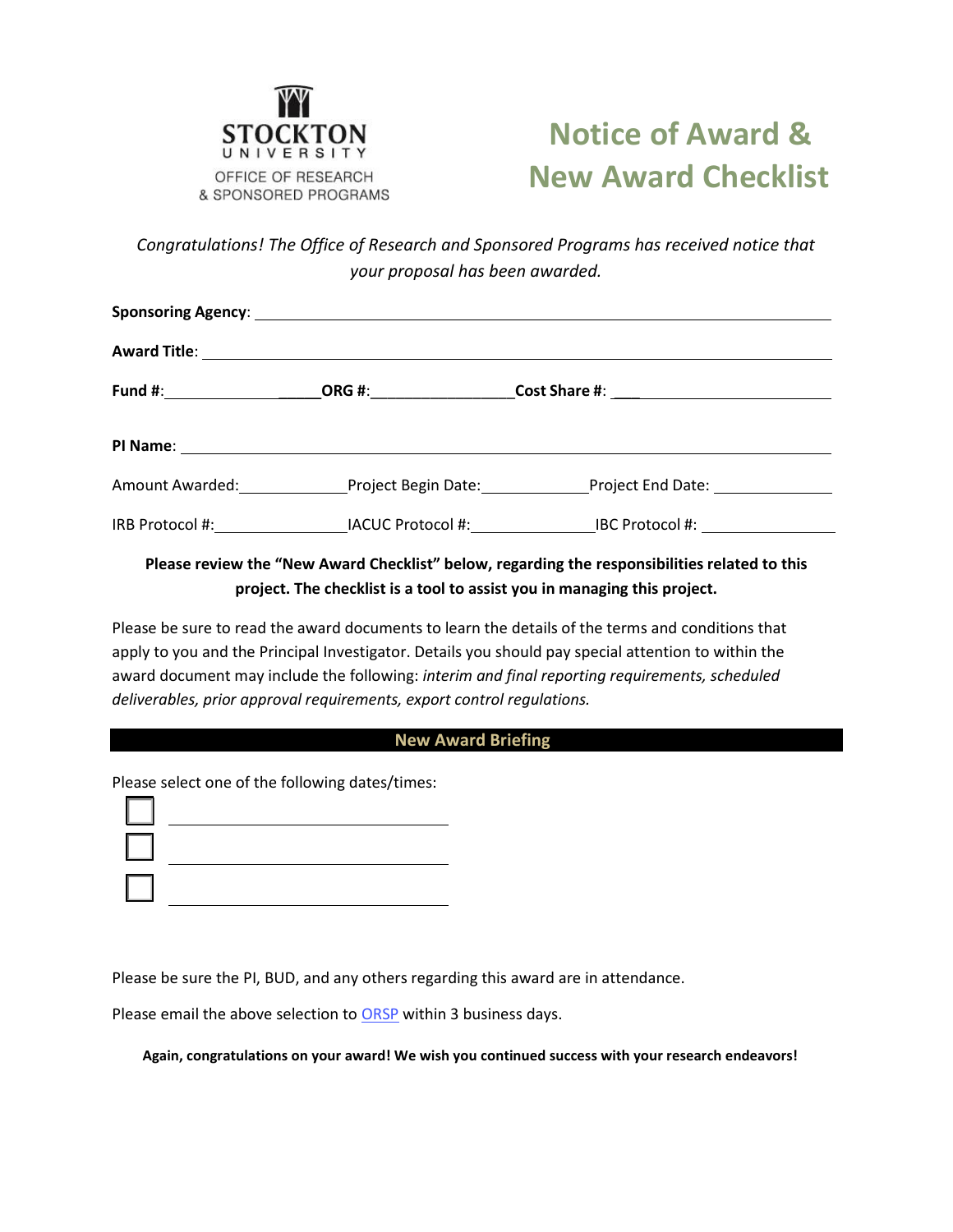# **New Award Checklist**

The following checklist should be used as a monitoring tool for the management of the award.

## **General Award Management**

|  | 1. Read the award document and make note of special terms and conditions, including: |  |
|--|--------------------------------------------------------------------------------------|--|
|--|--------------------------------------------------------------------------------------|--|

|    | Interim and Final Reporting Requirements                                                                                                                                                  |  |  |  |
|----|-------------------------------------------------------------------------------------------------------------------------------------------------------------------------------------------|--|--|--|
|    |                                                                                                                                                                                           |  |  |  |
|    | <b>Scheduled Deliverables</b>                                                                                                                                                             |  |  |  |
|    |                                                                                                                                                                                           |  |  |  |
|    | <b>Prior Approval Requirements</b>                                                                                                                                                        |  |  |  |
|    |                                                                                                                                                                                           |  |  |  |
| 2. | Plan ahead if a budget revision or no-cost extension will be needed.                                                                                                                      |  |  |  |
|    | Sponsor approval required for budget revision: _________________________________                                                                                                          |  |  |  |
|    |                                                                                                                                                                                           |  |  |  |
|    |                                                                                                                                                                                           |  |  |  |
| 3. | <b>Award Period</b>                                                                                                                                                                       |  |  |  |
|    | Award is for the full project period.                                                                                                                                                     |  |  |  |
|    | Award is for the current year of a multiple year award. Spending is limited year by year. This may<br>require initiating a pre-award each year. Please contact ORSP for more information. |  |  |  |
|    | Automatic carryforward                                                                                                                                                                    |  |  |  |
|    | Carryforward must be requested                                                                                                                                                            |  |  |  |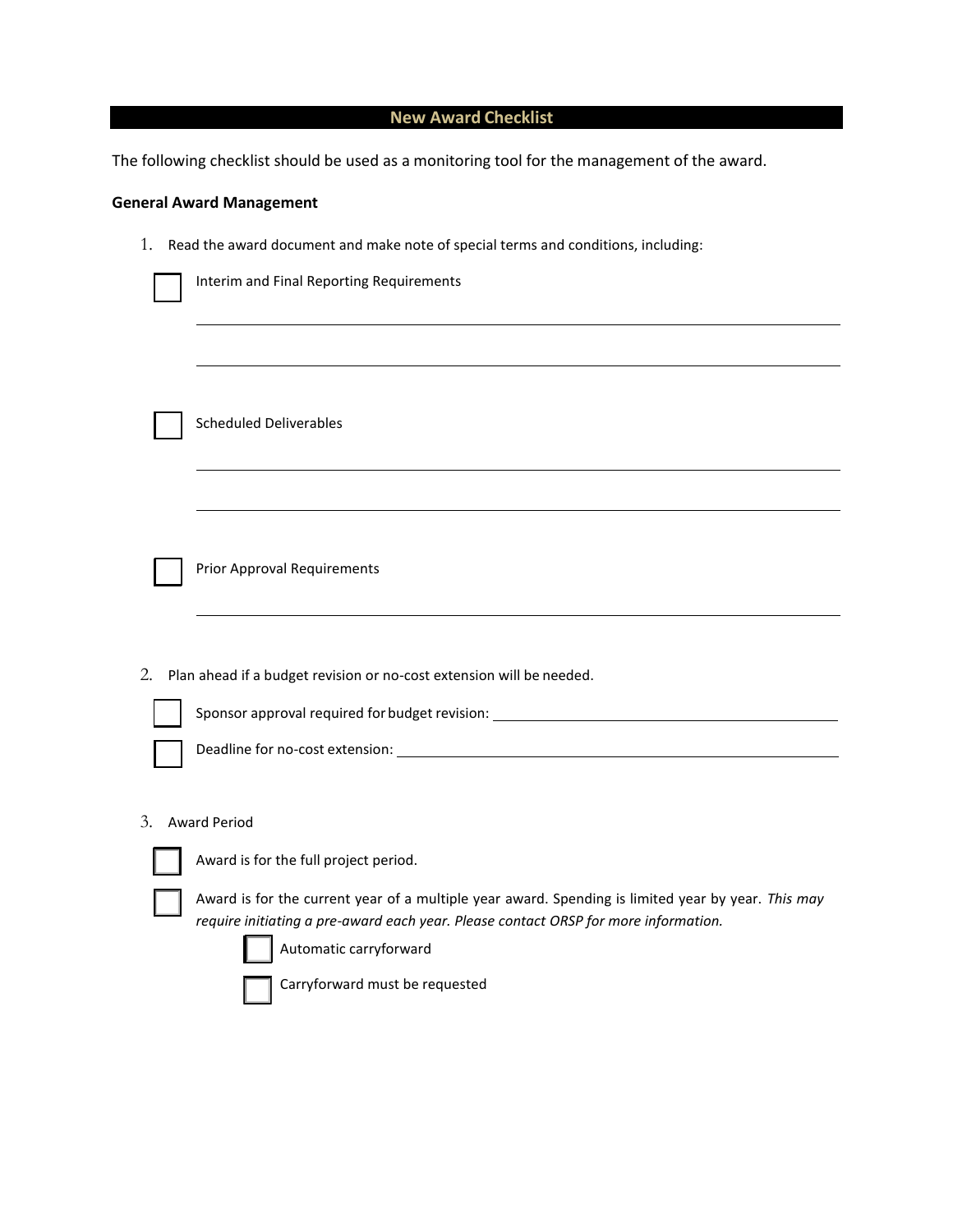#### **Post-Award Administration**

1. Subcontracts and Consultants



This award includes subcontracts.

- a. Review subcontracting forms.
- b. Complete and submit to ORSP the "Request for Subagreement."
- c. Monitor subcontractor performance.



This award contains consultants.

- a. Review contracting procedures and forms.
- b. Send the requests for professional services to [postaward@stockton.edu](mailto:postaward@stockton.edu) for a G#.

For both subcontracts and consulting agreements:

- a. Verify the invoices reflect work conducted for the period within the scope of work.
- b. Initiate new contract each year if a year by year agreement. ORSP will **NOT** initiate without approval.
- c. Verify that scope of work has been completed and all deliverables met *before* approving final invoice. Ensure invoices are received before the final closeout.
- 2. Cost-Sharing

This award contains cost-sharing

- a. Review cost-sharing commitments in award/proposal.
- b. Review cost-sharing policy/procedures.
- c. Maintain documentation for cost-sharing.
- d. Cost-share agreement is with the Dean.

#### **Research Compliance Requirements**

1. IRB/IACUC/IBC Requirements

| <b>IRB:</b> This project contains human subject research. Institutional Research Board (IRB) |
|----------------------------------------------------------------------------------------------|
| reauired.                                                                                    |

|                                                                                                   | IRB Protocol: _______________________________                                                         | Status: the contract of the contract of the contract of the contract of the contract of the contract of the contract of the contract of the contract of the contract of the contract of the contract of the contract of the co<br>Date: <u>____________</u>     |  |  |  |
|---------------------------------------------------------------------------------------------------|-------------------------------------------------------------------------------------------------------|-----------------------------------------------------------------------------------------------------------------------------------------------------------------------------------------------------------------------------------------------------------------|--|--|--|
|                                                                                                   | required.                                                                                             | IACUC: This project contains animal research. Institutional Animal Care & Use Committee                                                                                                                                                                         |  |  |  |
|                                                                                                   | IACUC Protocol: And All Andrews And All Andrews And All Andrews And All Andrews And All Andrews And A | Status: the contract of the contract of the contract of the contract of the contract of the contract of the contract of the contract of the contract of the contract of the contract of the contract of the contract of the co                                  |  |  |  |
| <b>IBC:</b> This project contains biohazard research. Institutional Biosafety Committee required. |                                                                                                       |                                                                                                                                                                                                                                                                 |  |  |  |
| <b>IBC Protocol:</b>                                                                              | <u> 1980 - Jan Barbara Barbara, manazarta </u>                                                        | Status: _____________________<br>Date: the contract of the contract of the contract of the contract of the contract of the contract of the contract of the contract of the contract of the contract of the contract of the contract of the contract of the cont |  |  |  |

Submit and renew your protocols as required. No funds will be released if the protocol is not current. Information *regarding Research Compliance policies can be found here. (Link?)*